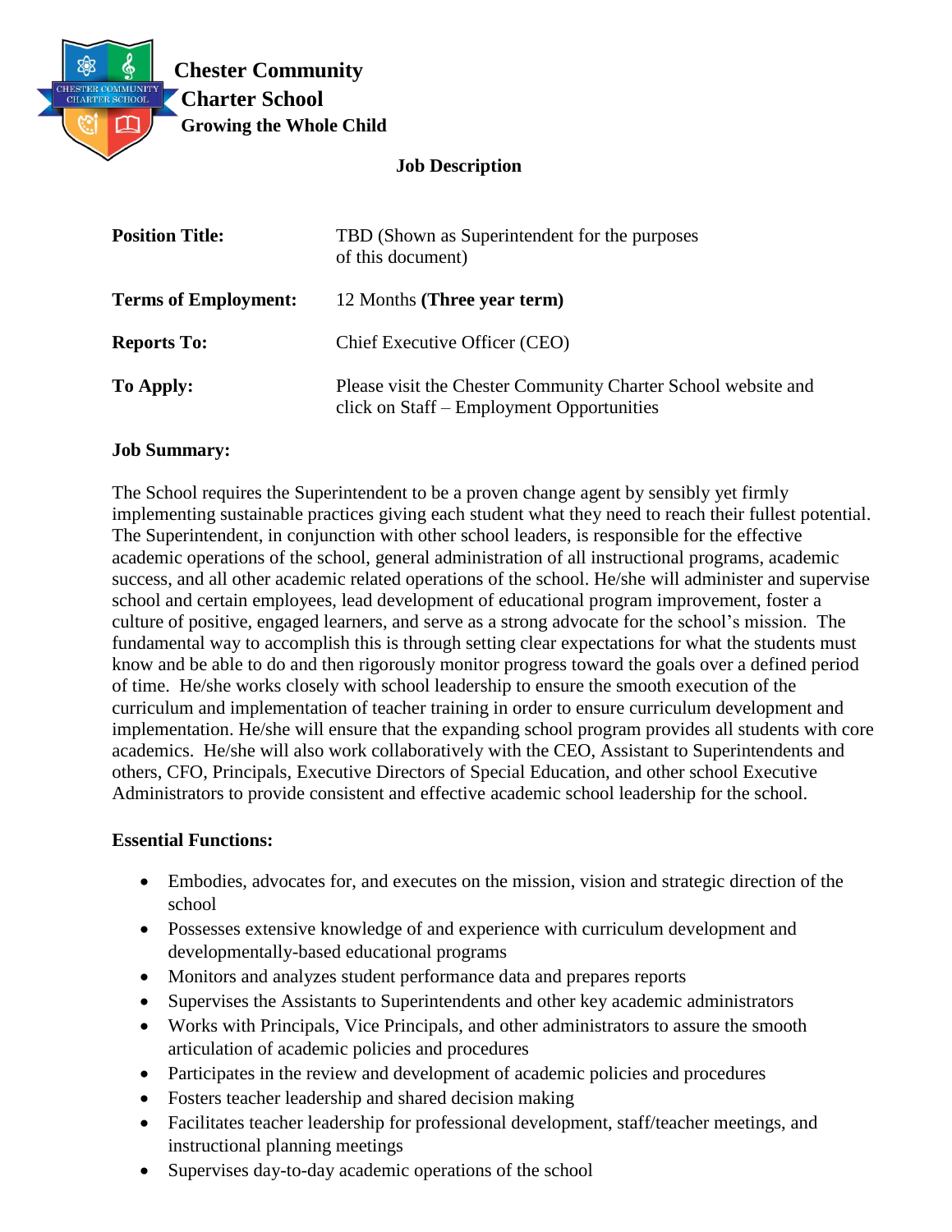- Responsible for preparation of annual performance audit/review and school improvement initiatives
- Assists in the management and recruitment and selection of staff
- Supervises improvement of teaching by annually reviewing goals and objectives, observing instruction, and conferencing with Principals and certain supervisors of the teachers, in collaboration with staff, the Board of Trustees, students and parents input
- Maintains a visible and accessible presence to the school community
- Advocates for CCCS in the greater CCCS community (including staff, parents and students)
- Assists with the development of the annual budget
- Participates in academic team meetings
- Works with the grants administrator and other administrators to provide information for grant preparation or evaluation of ongoing grants
- Takes an active role in the planning and delivery of end-of-year and start-of-year in-service for teachers
- Assists in communicating effectively with all stakeholder groups
- Demonstrates a willingness to embrace change in order to improve the organization
- Acts as a visionary leader and a strategic thinker
- Possesses a strong background in the principles of curriculum and instruction
- Displays a sense of fairness in dealing with all employees and students
- Serves as the instructional leader of the schools and displays knowledge in both elementary and middle school education
- Oversees the school's curriculum and instruction program and implements the state and local mandates while maintaining a program of studies aimed at the needs of all students
- Exhibits knowledge of innovative student learning, programs, techniques and methods to prioritize student achievements
- Develops and implements strategic plans with clear goals and objectives for school performance and improvement
- Possesses experience in utilizing data in evaluating effectiveness of instruction, educational programs and personnel to translate into performance improvement
- Assumes leadership in developing, implementing, and evaluating the school's comprehensive plan
- Encourages Principals to utilize school resources to their fullest potential to provide a current educational program which meets the needs of the students
- Conducts ongoing comprehensive assessments within the school to determine the effectiveness of the educational program
- Plans for regular programs of in-service education for school personnel
- Directs building administrators to observe and evaluate professional staff members
- Leads the academic administrative team and emphasizes the need to work together administratively in the best interests of all parties associated with the school
- Possesses knowledge of evidence based urban school management and instructional improvement practices
- Exhibits a strong sense of loyalty to the School
- Performs other related duties as assigned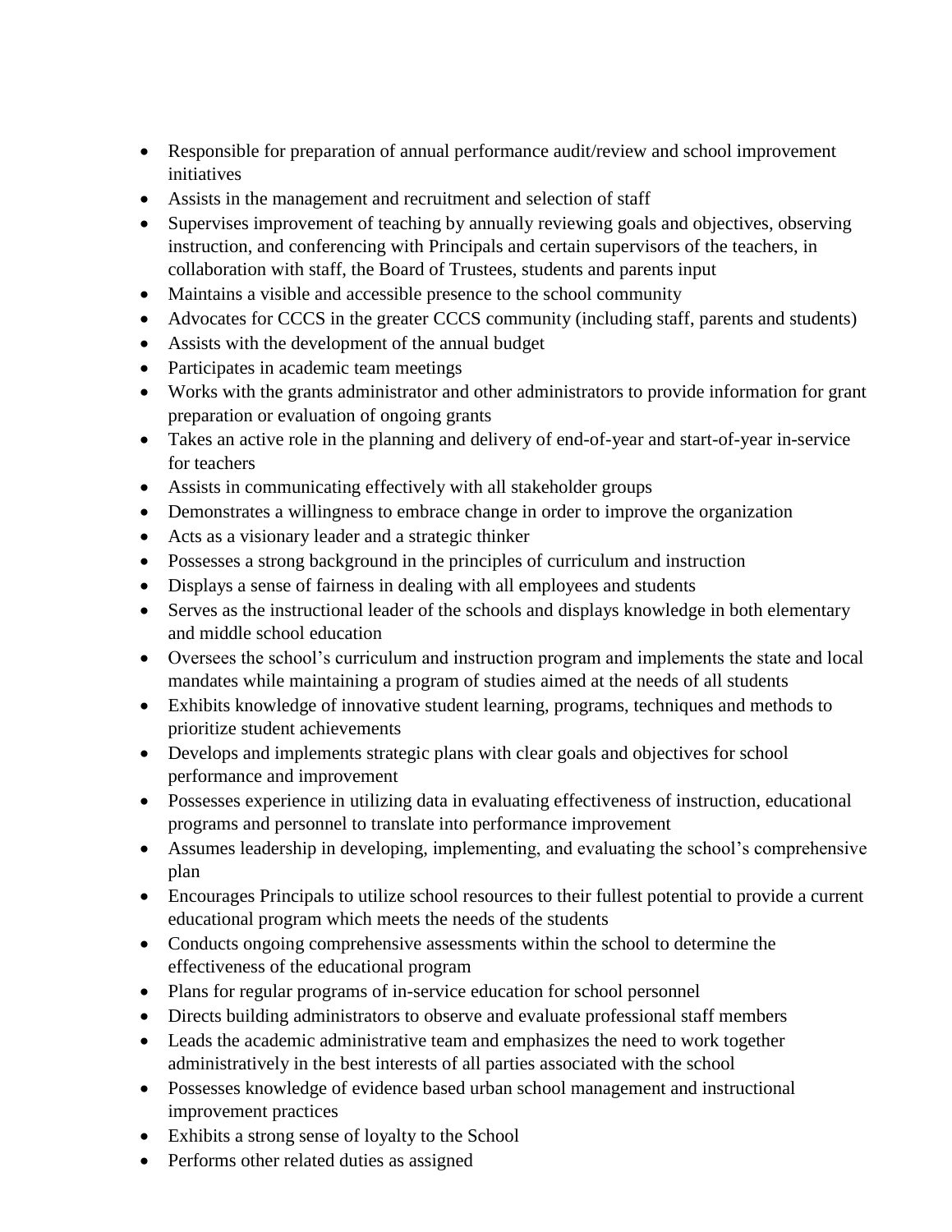### **Minimum Requirements:**

- Doctorate Degree in Education Administration or related field from an accredited college or university, preferred
- Minimum five (5) years of experience as a Principal and/or five (5) years of experience in Academic Administration Leadership capacity
- Leadership and successful experience in large urban school environment
- Pennsylvania Criminal Record Check Clearance
- Pennsylvania Child Abuse Clearance
- FBI Criminal Background Clearance

# **Certifications/Licenses:**

Letter of Superintendency Eligibility from the Pennsylvania Department of Education

### **Demonstrated Knowledge of**:

- Pennsylvania Core Curriculum and Standards
- Federal and state laws and regulations
- Pennsylvania Charter School Law
- Special education needs and issues
- Social and emotional learning/development
- English learner needs and issues
- Possesses advanced computer skills
- Response to Interventions (RtII)
- Positive Behavior Intervention and Supports (PBIS)
- Professional Standards for Educational Leaders (PSEL)
- Interstate Teacher Assessment and Support Consortium (InTASC) standards
- Act 82, Teacher Effectiveness Framework

# **Demonstrated ability to:**

- Effectively improve student outcomes including student performance in ELA, math and other subject areas
- Plan, coordinate, and direct work and activities of all academic administrators and teaching professionals
- Seek innovative methods and means in order to use school resources in the most effective manner
- Communicate clearly and effectively in both oral and written language
- Establish and maintain positive and respectful relationships
- Lead and manage a large employee group while maintain a positive morale and foster a culture of community within the school
- Lead professional development and provide guidance in the development of the plan